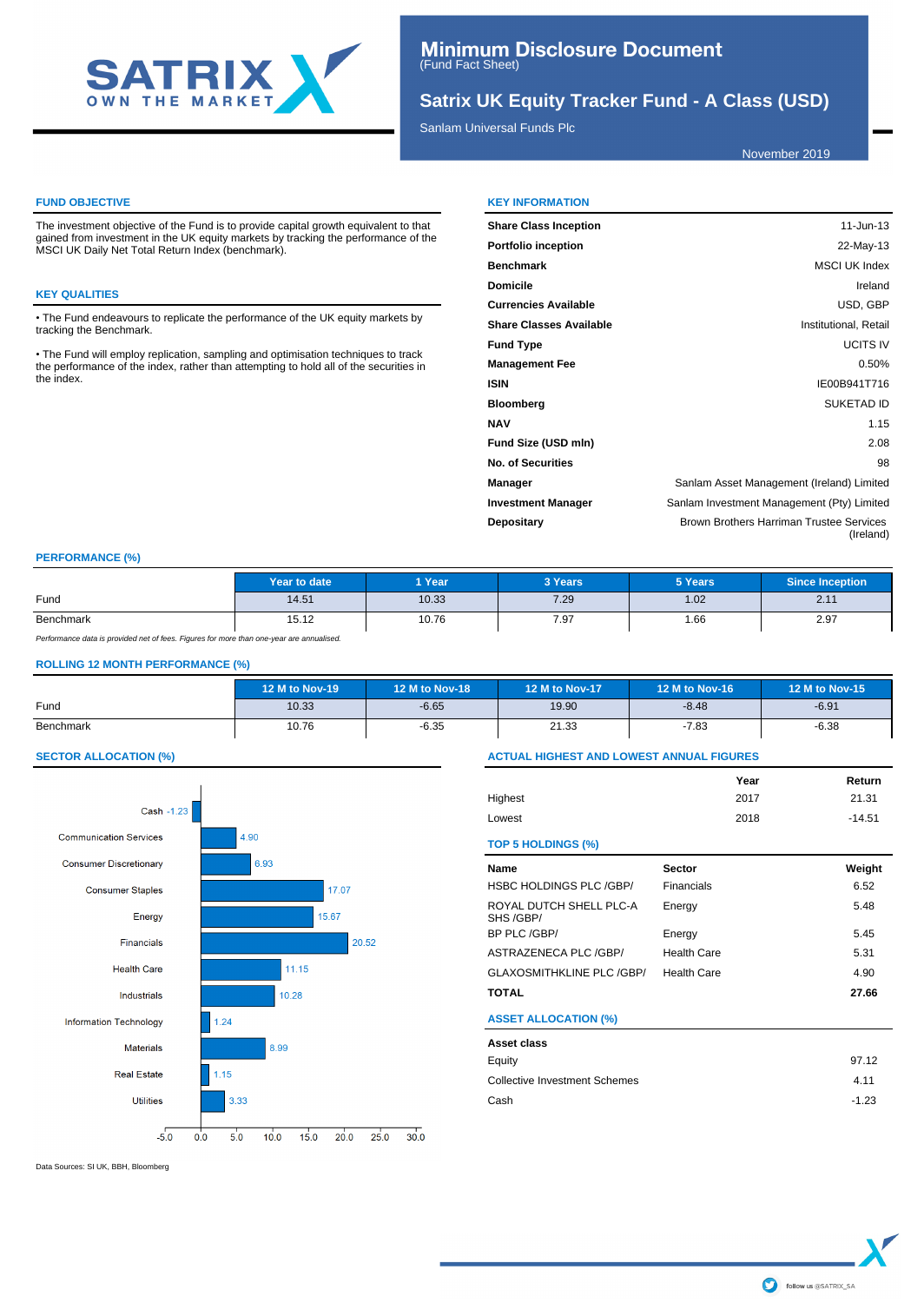

# **Satrix UK Equity Tracker Fund - A Class (USD)**

A sub fund of Sanlam Universal Funds Plc

November 2019

#### **RISK PROFILE (AGGRESSIVE)**

You can afford to take on a higher level of risk (i.e. will have a greater exposure to equities in your portfolio) because of your investment time horizon, or your appetite for risk. You know that in taking the risk, you need to be patient if you want to achieve the results. So you are willing to invest for the long-term and are prepared to tolerate some volatility in the short term, in anticipation of the higher returns you expect to receive in five years or beyond.

#### **RISK STATEMENT**

**GLOSSARY**

This fund is relatively high risk in relation to other asset classes due to its equity based investment approach. Other risks are Currency Risk, Efficient Portfolio Management Risk, Securities Lending Risk and Market Capitalisation Risk due to the fund investing in medium-sized (by market capitalisation) companies.

| <u>uluulunii</u>                   |                                                                                                                                                                                                                                                                                                                                                                                                                                                          |
|------------------------------------|----------------------------------------------------------------------------------------------------------------------------------------------------------------------------------------------------------------------------------------------------------------------------------------------------------------------------------------------------------------------------------------------------------------------------------------------------------|
| <b>Annualised total returns</b>    | Annualised return is the weighted average compound growth rate over the period measured.                                                                                                                                                                                                                                                                                                                                                                 |
| Capital growth                     | Capital growth is the profit made on an investment, measured by the increase in its market value over the invested amount or cost<br>price. It is also called capital appreciation.                                                                                                                                                                                                                                                                      |
| Collective investment scheme (CIS) | Collective investment schemes (also called unit trusts) are portfolios of assets such as equities, bonds, cash and listed property, in<br>which investors can buy units. They allow private investors to pool their money together into a single fund, thus spreading their risk<br>across a range of investments, getting the benefit of professional fund management, and reducing their costs.                                                        |
| <b>MSCI UK Index</b>               | The MSCI United Kingdom Index is designed to measure the performance of the large and mid cap segments of the UK market. The<br>index covers approximately 85% of the free float-adjusted market capitalization in the UK.                                                                                                                                                                                                                               |
| <b>Optimization techniques</b>     | The process of continuously improving the performance of the underlying fund by mirroring the performance of the index.                                                                                                                                                                                                                                                                                                                                  |
| <b>Replication strategy</b>        | This is a strategy used by index investors that tries to replicate or copy the performance of a specific benchmark, ie, it will hold<br>exactly the same underlying funds as the benchmark in exactly the same proportions and puts together a cost-effective product that<br>replicates the benchmark over times. An investment vehicle such as index tracker is a good example of a fund that closely tracks<br>the performance of a particular index. |
| <b>Securities</b>                  | A general term for shares, bonds, money market instruments and debentures.                                                                                                                                                                                                                                                                                                                                                                               |
|                                    |                                                                                                                                                                                                                                                                                                                                                                                                                                                          |

#### **DEALING INFORMATION**

| <b>Minimum Investment</b> | <b>US\$ 1,000</b>                            |
|---------------------------|----------------------------------------------|
| <b>Dealing Frequency</b>  | Daily                                        |
| <b>Dealing Deadline</b>   | 16:00 GMT                                    |
| <b>Valuation timing</b>   | Midnight SA time on each dealing day         |
| Daily publication prices  | Irish Stock Exchange and www.sanlam.ie       |
| <b>Distribution</b>       | All profits shall be reinvested in the Fund. |
|                           |                                              |

#### **CONTACTS DETAILS**

**Custodian** Brown Brothers Harriman Fund Administration Services (Ireland) Limited Tel: +353(0) 12417130

Email: Sanlam.TA@bbh.com

# **EFFECTIVE ANNUAL COST**

The Effective Annual Cost (EAC) is a measure which has been introduced to allow you to compare the cost you incur when you invest in different financial products. It is expressed as a percentage of your investment amount. The EAC is made up of three charges, which are added together, as shown in the table below. Some of the charges may vary, depending on your<br>investment period. The EAC calculation assumes that an investor terminates his or her<br>investment in the financial product at the end

| <b>Charges</b>                             | 1 Year | 3 Years | 5 Years | 10 Years |  |
|--------------------------------------------|--------|---------|---------|----------|--|
| Investment Management Charges <sup>1</sup> | 0.83   | 0.83    | 0.83    | 0.83     |  |
| Advice Charges <sup>2</sup>                |        |         |         |          |  |
| <b>Administration Charges</b>              |        |         |         |          |  |
| <b>Effective Annual Cost</b>               | 0.83   | 0.83    | 0.83    | 0.83     |  |

#### **The Fund does not pay Performance Fees.**

1 The Investment Management Charges are calculated as the total of TER and TC: Total Expense<br>Ratio (TER) 0.61% of the value of the financial product was incurred as expenses relating to the administration of the product. A higher TER does not necessarily imply a poor return, nor does a low TER imply a good return. The current TER cannot be regarded as an indication of future TER's.

TER Calculation Period: 01 July 2016 to 30 June 2019 Transaction Costs (TC) 0.22% of the value of the financial product was incurred as costs relating to the buying and selling of the assets underlying the product. TCs are a necessary cost in<br>administering the product and impacts the product's returns. It should not be considered in<br>isolation as returns may be impacted b

negotiated is paid via a repurchase of units from the investor.

Information on the Effective Annual Cost (EAC) estimate can also be obtained via the website, www.sanlam.com/ireland/fund-range-and-documentation.

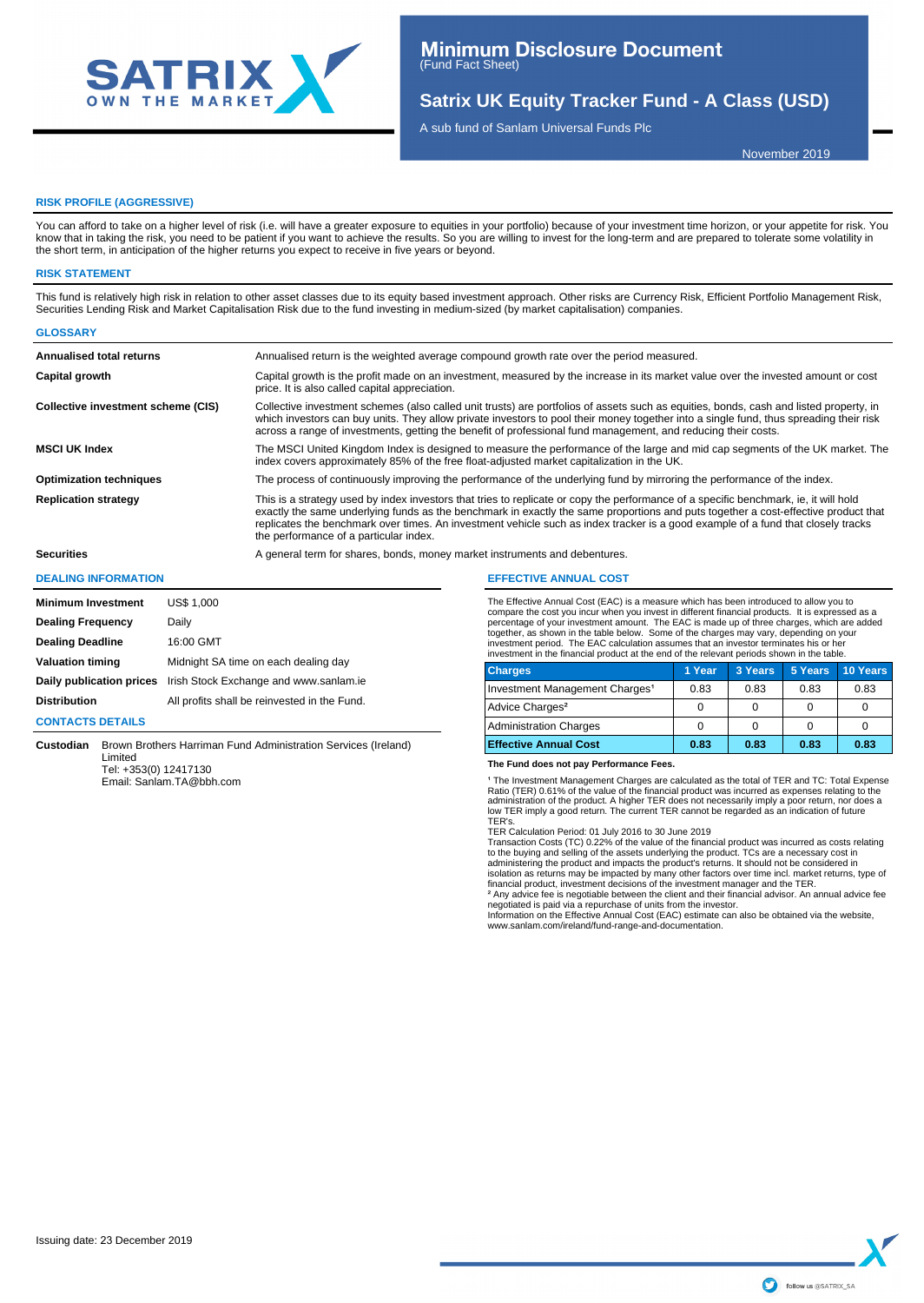

**Satrix UK Equity Tracker Fund - A Class (USD)**

November 2019

#### **REGULATORY STATEMENT**

**The Fund is a sub-fund of the Sanlam Universal Funds plc, a company incorporated with limited liability as an open-ended umbrella investment company with**  variable capital and segregated liability between sub-funds under the laws of Ireland and authorised by the Central Bank. The Fund is managed by Sanlam Asset<br>Management (Ireland) Limited, Beech House, Beech Hill Road, Dubl **Ireland, as a UCITS Management Company, and an Alternative Investment Fund Manager, and is licensed as a Financial Service Provider in terms of Section 8 of the South African FAIS Act of 2002.**

**The Sanlam Universal Funds Plc full prospectus, the Fund supplement, the MDD and the KIID is available free of charge from the Manager or at www.sanlam.ie. This**  is neither an offer to sell, nor a solicitation to buy any securities in any fund managed by us. Any offering is made only pursuant to the relevant offering document,<br>together with the current financial statements of the r with the Sanlam Universal Funds plc prospectus, the Fund supplement the MDD and the KIID. No offer to purchase securities will be made or accepted prior to **receipt by the offeree of these documents, and the completion of all appropriate documentation. A schedule of fees and charges and maximum commissions is available on request from the Manager.**

**This is a Section 65 approved fund under the Collective Investment Schemes Control Act 45, 2002 (CISCA). Sanlam Collective Investments (RF) (Pty) Ltd is the South African Representative Office for this fund.**

**Use or rely on this information at your own risk. Independent professional financial advice should always be sought before making an investment decision. Independent Financial advice should be sought, as not all investments are suitable for all investors.** 

Collective Investment Schemes (CIS) are generally medium to long term investments. The value of participatory interests may go down as well as up and past<br>performance is not necessarily a guide to the future performance. T **portfolio. Fluctuations or movements in exchange rates may cause the value of underlying investments to go up or down.** 

The performance calculated for the portfolio, and the investor performance may differ as a result of initial fees, the actual investment date, the date of reinvestment<br>and dividend withholding tax. NAV to NAV figures are u

**The Manager has the right to close any Portfolios to new investors to manage them more efficiently in accordance with their mandates. Collective investments are traded at ruling prices and can engage in borrowing and scrip lending.**

The fund price is calculated on a net asset value basis, which is the total value of all assets in the portfolio including any income and expense accruals. Trail **commission and incentives may be paid and are for the account of the manager. Performance figures quoted are from Sanlam Investments UK Limited and are shown net of fees.** 

Performance figures for periods longer than 12 months are annualized. The information include in this MDD does not constitute financial advice as contemplated in **terms of the South African Financial Advisory and Intermediary Services Act Sanlam Asset Management is a registered business name of Sanlam Asset Management (Ireland) Limited.**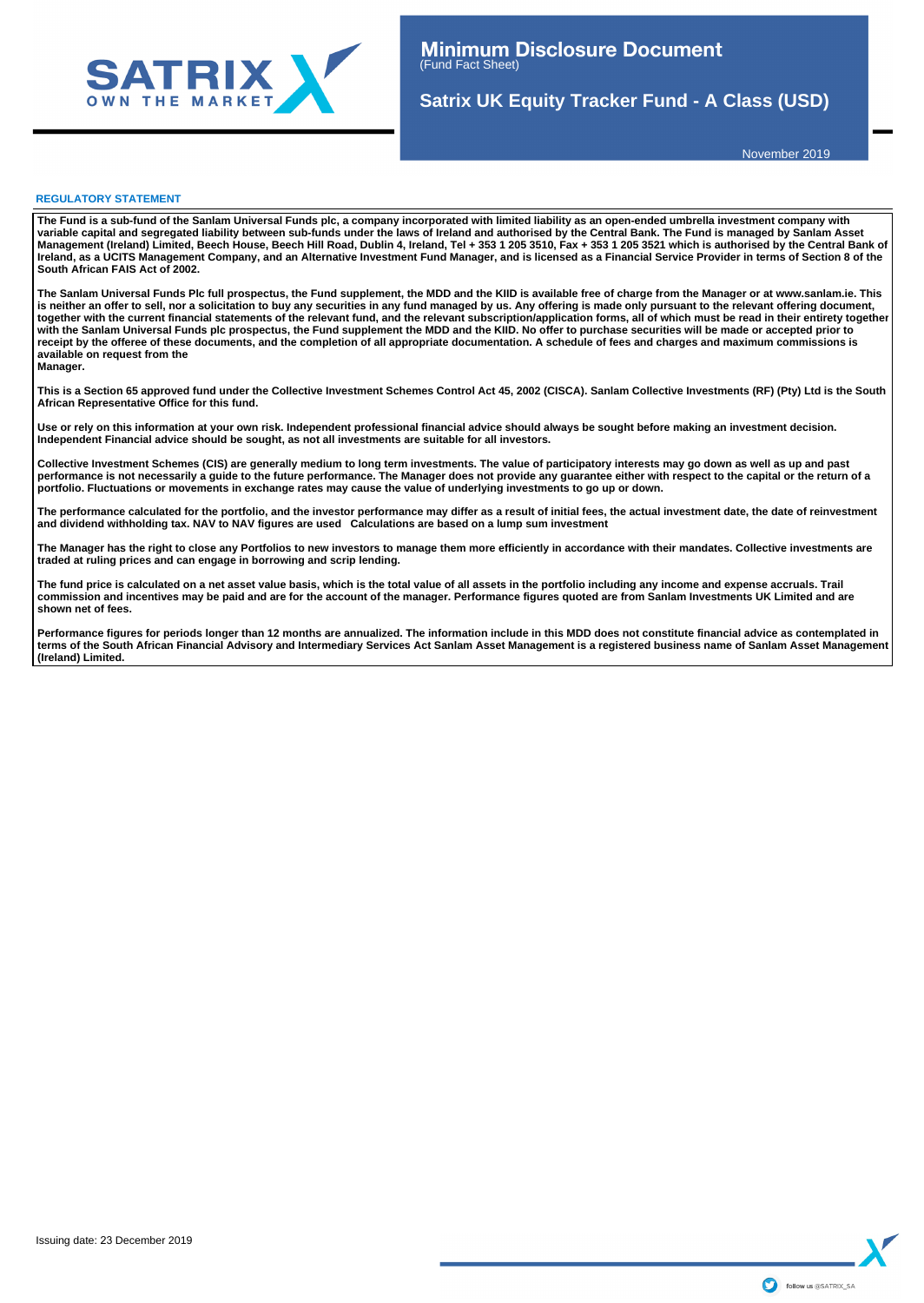

# **Key Investor Information**

This document provides you with key investor information about this fund. It is not marketing material. The information is required by law to help you understand the nature and the risks of investing in this fund. You are advised to read it so you can make an informed decision about whether to invest.

# **Satrix UK Equity Tracker Fund - A Class (USD)**

A sub-fund of Sanlam Universal Funds plc (the "Company") Managed by Sanlam Asset Management (Ireland) Limited

ISIN: IE00B941T716

# **Objectives and Investment Policy**

### **Objectives**

The investment objective of the Sanlam UK Equity Tracker Fund (the "Fund") is to increase the value of your shares over the long term equivalent to that gained from investment in the UK equity markets by tracking the performance of the MSCI UK Daily Net Total Return Index (the "Index").

### **Investment Policy**

Lower risk

The Fund will aim to replicate the performance of the UK equity markets by tracking the Index (Bloomberg code: NDDLUK) with income reinvented. The Index is designed to measure the performance of the large and mid cap segments of the UK market. The Fund may track the performance of the Index directly through the purchase of a representative basket of shares and stock included in the Index or indirectly through investment in exchange traded funds (ETF) and collective investment schemes (CIS).

The Fund operates an index tracking strategy whereby it seeks to replicate the performance of the Index through investment directly in assets that are Index constituents (i.e. a physical replication model). The Fund does not seek to fully replicate the Index but instead seeks to match the Fund's investments with Index constituents on an optimisation basis. Accordingly,investment in the Fund should not be considered to provide a direct exposure to the Index.

Optimisation aims to match the risk and return characteristics of the Fund to the Index through holding Index constituents, although not necessarily holding all of the constituents and not necessarily with the same weighting.

The Company does not declare a dividend and therefore your shares do not pay you income.

You can sell your shares any day (except Saturday or Sunday) that banks are open in Dublin.

Recommendation: The Fund is suitable for investors with a time horizon of 5 years.

# **Risk and Reward Profile**

| you<br>risk<br>Typically higher rewards<br>Typically lower rewards<br>6<br>:5 | LOWEI IISK |  |  |  |  | $n$ iqriei risk   $\cdots$ |     |
|-------------------------------------------------------------------------------|------------|--|--|--|--|----------------------------|-----|
|                                                                               |            |  |  |  |  |                            | Th  |
|                                                                               |            |  |  |  |  |                            |     |
|                                                                               |            |  |  |  |  |                            | νοι |

### **Why is this Fund in category 6?**

The Fund is rated 6 due to the nature of its investments which include the risks listed below. These factors may impact the value of the Fund's investments or expose the Fund to losses.

The price of shares and the income from them may fall as well as rise and investors may not get back the amount they have invested.

The use of optimisation techniques and indirect investment through other collective investment schemes and investment vehicles to replicate the performance of UK equity markets by not solely tracking the Index may cause the Fund to incur a tracking error relative to the Index which is greater than that which would be incurred if the Fund were to hold all of the securities comprised in the Index directly.

It may be difficult for the Fund in extreme market condition to redeem its shares from a CIS or ETF at short notice without suffering a loss.

Investing in a CIS or ETF may lead to payment by the Fund of additional fees and expenses in relation to those CIS or ETF.

As the investments of the Fund are in various currencies and the Fund is denominated in Sterling your shares may be subject to currency risk.

### Higher risk **What do these numbers mean?**

ey rate how a fund might behave and how much risk there is to ur capital. Generally, the chance to make large gains means a k of suffering large losses.

Category 1 fund is not a risk-free investment - the risk of losing ur money is small, but the chance of making gains is also limited. With a Category 7 fund, the risk of losing your money is high but there is also a chance of making higher gains. The seven-category scale is complex (for example, 2 is not twice as risky as 1).

### **More about this rating:**

This rating system is based on the average fluctuations of the prices of funds over the past 5 years - that is, by how much the value of their assets taken together has moved up and down. Historical data, such as is used in calculating the synthetic risk indicator, may not be a reliable indication of the future risk profile of the Fund. For a more detailed explanation of risks, please refer to the ''Risk Factors'' section of the prospectus.